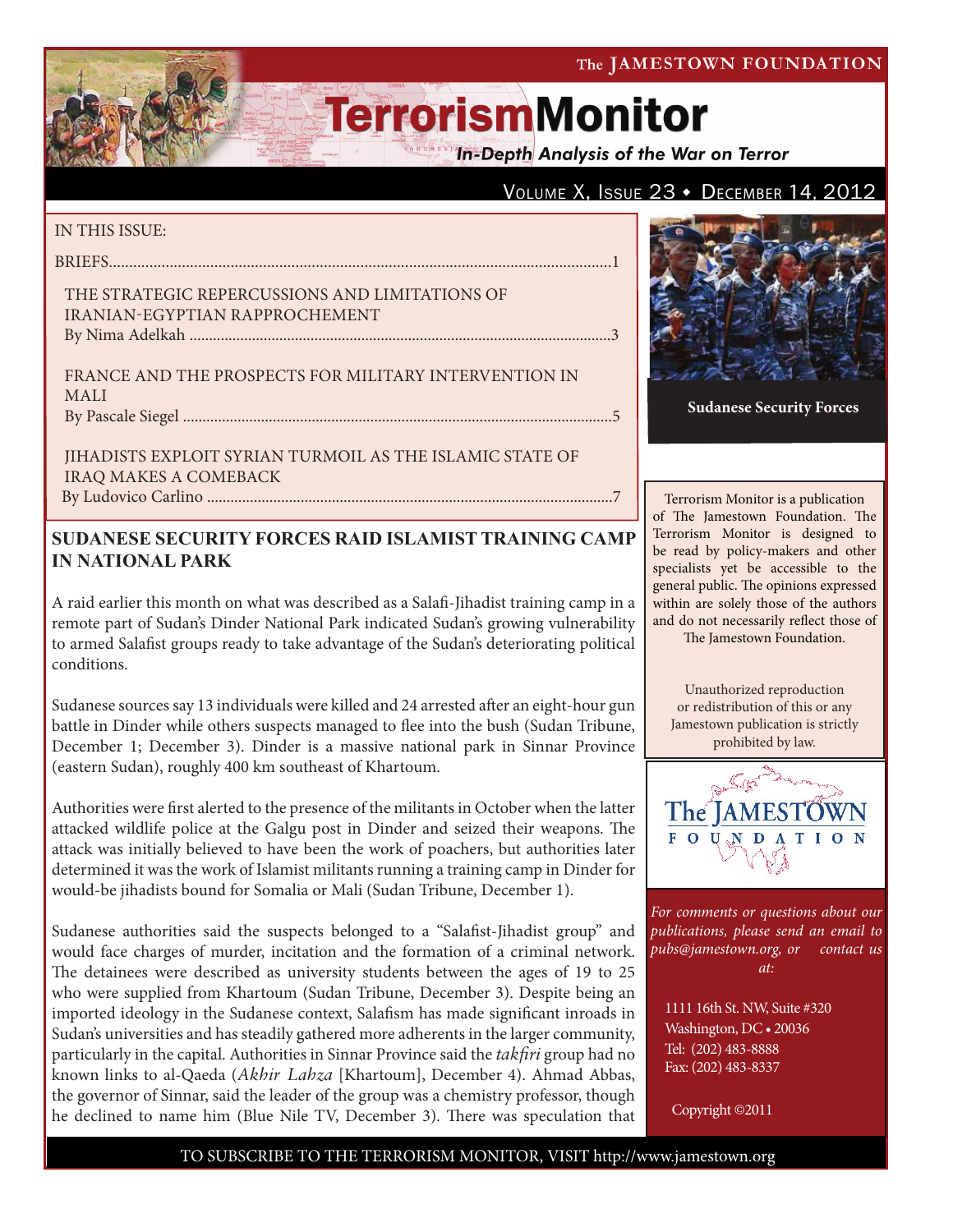TerrorismMonitor Volume X + Issue 23 + December 14, 2012

two young men who tried to attack a prominent Sufi shaykh in Khartoum on December 9 were tied to the Dinder Park extremists (*al-Sudani* [Khartoum], December 10).

The raid came only days after Khartoum again requested that Sudan be removed from a U.S. list of states sponsoring terrorism, though Washington has been largely unsympathetic to such efforts so far. When South Sudan separated, Khartoum lost most of the oil wealth that once allowed it to ride out U.S. financial sanctions, leaving the regime in Khartoum desperate to find some means of rescuing its faltering economy in the face of growing public dissatisfaction. Though counterterrorist raids might help restore relations with the United States, Khartoum's increased military cooperation with Iran works against such restoration.

### **SUFI MILITIA JOINS SOMALI GOVERNMENT FORCES WHILE RAS KAMBONI MILITIA DISTANCES ITSELF**

Somalia's new national government continues to make slow but steady progress in bringing the southern and central parts of the embattled nation under unified rule. An important step was taken on December 1 when the Sufi Ahlu Sunnah wa'l-Jama'a militia officially joined federal government forces.

The Ahlu Sunnah wa'l-Jama'a (ASJ) militia, approximately 1,000 to 2,000 strong, has its basis in a Sufi umbrella group formed in 1991 to defend traditional Somali Sufi Islam. The movement took to arms in 2008 when the Salafist al-Shabaab movement began to demolish Sufi shrines and the tombs of Sufi masters in the interests of banning the "un-Islamic" practice of "worshipping the dead" (see Terrorism Monitor, April 2, 2010) Two years later the ASJ aligned itself with Somalia's Transitional Federal Government (TNG), though differences between the movement and then-TFG president Shaykh Sharif Shaykh Ahmad prevented al-Shabaab from obtaining the level of representation in government it felt was its due. The movement found more willing patrons in the Ethiopian military, which has provided it with arms, money and training as well as working alongside it in military operations against al-Shabaab in central Somalia.

Under the new Somali government of President Hassan Sheikh Mohamud joint operations with Somali government troops have increased. In order to further cooperation with the government, the ASJ will now open an office in the capital, Mogadishu (Raxanreeb, December 1). ASJ members now hope to receive the same benefits as members of the national army though the exact method of integration has yet to be announced.

Shaykh Mahmud Hasan Farah was re-elected as the chairman of the movement's executive committee in November (Bar-Kulan Radio [Nairobi], November 21). Shaykh Mahmud insists that the movement rejects all forms of "clan-ism and tribalism," but must play some role in the new state: "We are telling the new government that Ahlu Sunnah has no culture of opposing governments and we welcome it, but a government, in which we don't have someone to represent us cannot purport to represent us. We must have a representative in the government" (Radio Kulmiye [Mogadishu], November 18). The chairman's words were echoed by senior ASJ official Shaykh Ali Shaykh Ibrahim: "We ask the government, as Ahlu Sunnah wa'l Jama'a, to give special consideration to its relationship with Ahlu Sunnah wa'l Jama'a because Ahlu Sunnah has not taken up arms to fight the government but to defend Islam, after our clerics were killed, our saints tombs desecrated, and our mosques destroyed" (Radio Kulmiye, November 16).

However, it appears that the ASJ is no less fractious than the rest of Somalia, with a number of the militia's leaders in central Somalia resisting the appointment of Shaykh Mahmud as chairman and the new leadership council in Mogadishu on the grounds that they had not been consulted while their own leadership candidates had not been considered (Dayniile Online, November 19).

The movement recently vowed to launch new operations in central Somalia to "remove al-Shabaab remnants from the country" (Gaalkacyo Radio, November 17; November 24). Somali intelligence officials believe al-Shabaab has been receiving arms shipments from Libya and Yemen as it organizes a return to guerrilla warfare in rural areas after having been expelled from most of the urban areas it only recently controlled (Raxanreeb.com, November 5). Though al-Qaeda leader Ayman al-Zawahiri declared jihad in Somalia obligatory on "every Muslim who is capable," there is growing evidence that many of the foreign fighters in Somalia have left for more promising battlefields in Yemen (AFP, November 6). Somalia's Internal Affairs and National Security Minister Abdikarin Husayn Guled has said that the new government is also trying to integrate the southern Ras Kamboni militia into government forces, but at the moment the rift between Ras Kamboni and Mogadishu is growing rather than narrowing (Shabelle Media Network, November 29).

Ras Kamboni organized demonstrations in Kismayo against the new federal government in November that claimed the president was preventing the economic development of the Juba by preventing the export of the charcoal stockpile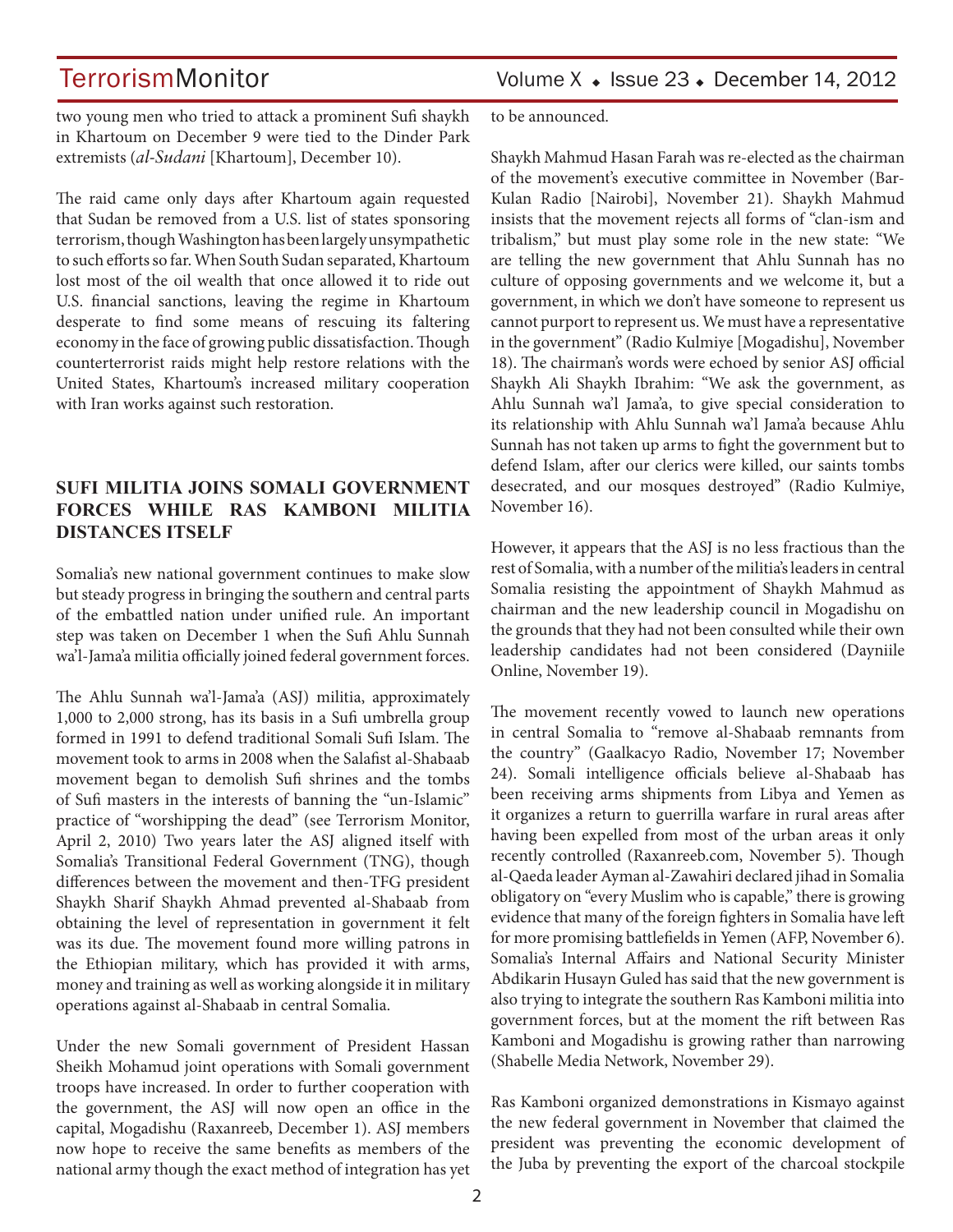## Volume  $X \triangleleft$  Issue 23  $\triangleleft$  December 14, 2012

and called for Mogadishu to leave the creation of a new administration in the Juba region to the eight-nation Inter-Governmental Authority for Development (IGAD) (Dhacdo. com, November 9).

At the center of the dispute was the disposition of some four million bags of charcoal that was stockpiled in Kismayo before al-Shabaab had an opportunity to export it. The charcoal was worth an estimated \$25 million to \$40 million in Middle Eastern markets (Africa Review [Nairobi], November 4). Much of the Somali charcoal trade is dominated by businessmen with close ties to al-Shabaab and the trade was a major source of financing for the Islamist militants before they lost Kismayo in September (see Terrorism Monitor, November 18, 2010). The rapid and ongoing deforestation of southern Somalia by the charcoal industry has been described as an "ecocide" and threatens the long-term viability of the entire region.

Charcoal exports have long been illegal in Somalia and a further international ban on the Somali trade was imposed by the UN Security Council in February, these measures and an order to temporarily close the port of Kismayo from President Hassan Sheikh Mohamud have all failed at preventing Ras Kamboni and local businessmen from exporting much of the stockpile under the supervision of Kenyan troops belonging to the African Union Mission in Somalia (AMISOM). Nairobi and IGAD both support the continuation of the charcoal trade, the most lucrative industry in southern Somalia.

Ras Kamboni fighters shot up much of Kismayo on November 21 in the alleged "pursuit" of an unknown attacker who hurled a grenade at the home of Ahmed Madobe (Bulshoweyn.com, November 21). Only days later a powerful bomb went off outside a district administration office where Ras Kamboni officials were having a meeting (Mareeg Online, November 25). The Ras Kamboni militia was recently identified by Somali MP Abdullahi Hussein Ali as the source of the ongoing robberies and general insecurity that is plaguing Kismayo (Mareeg Online, November 13). The militia did little to enhance its reputation in Kismayo when it rounded up over 400 residents in an operation designed to catch a few militants by dragging a large net. The operation was defended by Ras Kamboni spokesman Abdinasir Seeraar: "I think there are some [detainees] who have connections with al-Shabaab and some innocents, but how can we know unless we make some arrests and conduct investigations; that's when we can know who is the Shabaab member and who is not" (BBC Somali Service, November 2).

Ras Kamboni had previously ruled Kismayo jointly with al-

Shabaab after the city was taken by the Islamists in 2006. The movement joined the now defunct Hizb al-Islam movement in 2009, but the following year it underwent a split, with one faction formally joining al-Shabaab (see Terrorism Monitor Brief, February 4, 2010). While still an Islamist movement, Ras Kamboni now fights Shabaab extremists under Kenyan patronage. Nairobi views Ras Kamboni as a pliant local partner in its efforts to establish a Nairobi-supported buffer administration named "Jubaland" in southern Somalia under the nominal rule of Mogadishu. The plan has the backing of ethnic-Somali politicians in Kenya who have cross-border clan connections. ASJ has inserted itself into the debate, insisting any effort to form a new administration in the Juba region without consulting them would ultimately fail (Radio Risala, November 19).

There are also persistent rumors that influential Islamist and former Hizb al-Islam leader Shaykh Hassan Dahir Aweys is seeking to abandon al-Shabaab and join the government forces but is being held under close watch by al-Shabaab to prevent his escape (Dhacdo.com, November 23). Shaykh Aweys merged his movement with al-Shabaab in December 2010.

## **The Strategic Repercussions and Limitations of Iranian-Egyptian Rapprochement**

#### *Nima Adelkah*

The November 21 ceasefire between Israel and Hamas has been credited primarily to President Muhammad Mursi of Egypt, who, with the encouragement of the White House, brokered a peace deal between the two sides to halt eight days of military conflict (al-Jazeera, November 20; al-Arabiya, November 20; *al-Masry al-Youm* [Cairo], November 22). Mursi's ability as an arbiter demonstrated that the new Egyptian President could not only work with the United States despite his Muslim Brotherhood background, but could also successfully resolve a regional conflict and play a major regional role in the Nasserite tradition alongside Turkey and Qatar (*al-Ahram* [Cairo], December 2). While Cairo's successful mediation has emboldened the Muslim Brotherhood's grab for greater power over the creation of a new Egyptian constitution, in the background another strategic shift in the regional balance of power with distinct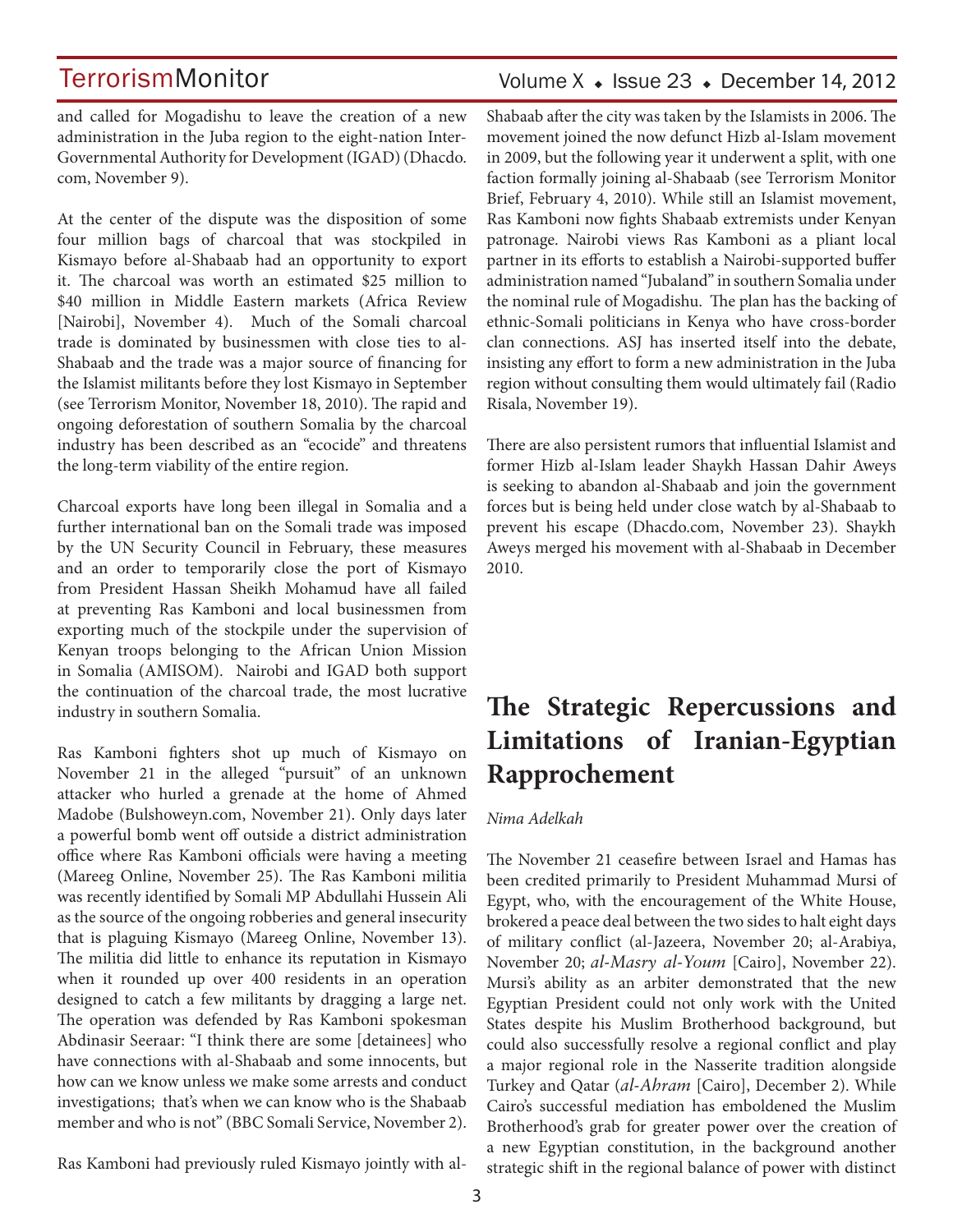## TerrorismMonitor Volume X + Issue 23 + December 14, 2012

security implications appears to be emerging: the revival of Iranian-Egyptian relations.

Cairo and Tehran severed relations in 1980, following Iran's Islamic Revolution and a decision by the late Egyptian president Anwar Sadat to offer refuge to the deposed Shah of Iran, Mohammad Reza Pahlavi. Tehran's later decision to name a street after Sadat's assassin, Khalid Islambouli, continued to haunt Egyptian-Iranian relations right up to the political upheavals of the 2011 "Arab Spring." The April appointment of an Iranian ambassador to Egypt was a strong indication that a new era in relations might be under way (Press TV [Tehran], April 18).

Further signs of a possible rapprochement appeared during the Gaza conflict with reports of Iranian military assistance to Hamas. These included unverified reports of Iran smuggling missiles to Hamas, possibly with Egyptian approval, and an announcement from Mohammad Ali Jafari, the commander of the Iranian Revolutionary Guard Corps (IRGC), that Iran had transferred technology and expertise necessary for the production of Fajr-5 missiles and smaller missiles to Gaza (al-Alam News Network [Tehran], November 21). These suggestions of military assistance were echoed in the words of Mohammad Reza Naghdi, a leading member of the Basij militia, who announced that Basiji forces were fully prepared to join the conflict in Gaza (Fars News Agency [Tehran], November 18). It is unclear to what extent Iran gave aid to the Palestinian militants, but the perception, both in the Middle East and the West, is that Iran played a major role as a provider of military equipment to Hamas.

In fact, perceptions of the military involvement of Iran in the conflict have been so pervasive that they encouraged Ali Ismail, described as a leading member of the Egyptian Muslim Brotherhood, to suggest that an alliance of Egypt, Iran and Lebanon's Shiite Hezbollah could "annihilate" Israel (Fars News Agency, November 20). Similarly in Iran, Dr. Kazzem Jalali (spokesman for the foreign relations committee of the Iranian Majlis [parliament]) called for development of ties between Iran and Egypt as a way to resolve regional crisis in a meeting with Egypt's interest section in Iran (Fars News Agency, December 4). The call for an alliance remarkably echoed the statement of the Hamas chief Khalid Meshaal, who thanked Egypt for its mediation efforts and Iran for arming the militant group during the conflict (al-Jazeera, November 22). But to what degree could such an "alliance" emerge with more than three decades of hostility between the two countries? Can old enemies become new friends?

Since the election of Mursi in June, the new Muslim Brotherhood-dominated Egyptian government has signaled a new direction in the country's foreign policy. The most remarkable change has been the steady attempt to improve ties with Iran. Mursi's historic August visit to Iran for the summit of the Non-Aligned Movement (NAM) was hailed by Iranian news agencies as a sign that Cairo is turning its back to Israel and the United States (Press TV [Tehran], August 30). During the summit, Iranian President Mahmoud Ahmadinejad described Egypt as "Iran's strategic ally" (Mehr News Agency [Tehran], August 30). In the aftermath of the NAM summit, new political and economic negotiations over agricultural and industrial sectors were initiated between the two countries (Fars News Agency, October 21).

However, there are issues standing in the way of a full restoration of relations between Iran and Egypt, particularly those arising from a changing political landscape in the Middle East reflected in growing sectarianism and competition between regional actors such as Turkey, Qatar and Saudi Arabia, who are all vying to enhance their clout after the Arab uprisings of 2011. The key factor that has and will continue to discourage a rapprochement between Cairo and Tehran is the issue of Syria. Mursi's denouncement of the Syrian regime during the NAM summit displayed Tehran's inability to win over the Sunni Arab side, especially Egypt, the leading country involved in the Arab Spring uprisings that overthrew authoritarian regimes similar to the Assad government (al-Jazeera, August 30). Mursi's anti-Assad rhetoric was also a reminder that Iran's interpretation of the Arab Spring as "an Islamic Awakening" (as defined by the Iranian Supreme Leader, Ayatollah Ali Khamenei), is not a monolithic Islamic current and that competing state interests still overshadow utopian pan-Islamist ideals.

The rapprochement may face other challenges. Since the uprising in Syria, the Egyptian Muslim Brotherhood, Hamas, Qatar and Saudi Arabia have found a common enemy in the Syrian regime, and much of this strategic alliance revolves around sectarianism and fears of a perceived Shi'a hegemony that have haunted Sunni Arab rulers since the fall of Saddam in Iraq in 2003. Though it had maintained close ties with Damascus since 1999, Hamas' move to Doha in February was a major upset for Tehran, a key financial backer of the Palestinian Islamic group (*Khaleej Times* [Dubai], February 28). Beyond the rhetoric of the Arab Spring, Hamas-Qatar cooperation in opposition to the Assad regime hints at a subtle sectarian front led by Saudi Arabia to curtail Iranian influence over the region.

However, there is one major factor that might encourage rapprochement between Egypt and Iran, and that is the possibility of a military conflict between Israel and Iran over the latter's nuclear program. In this case it is highly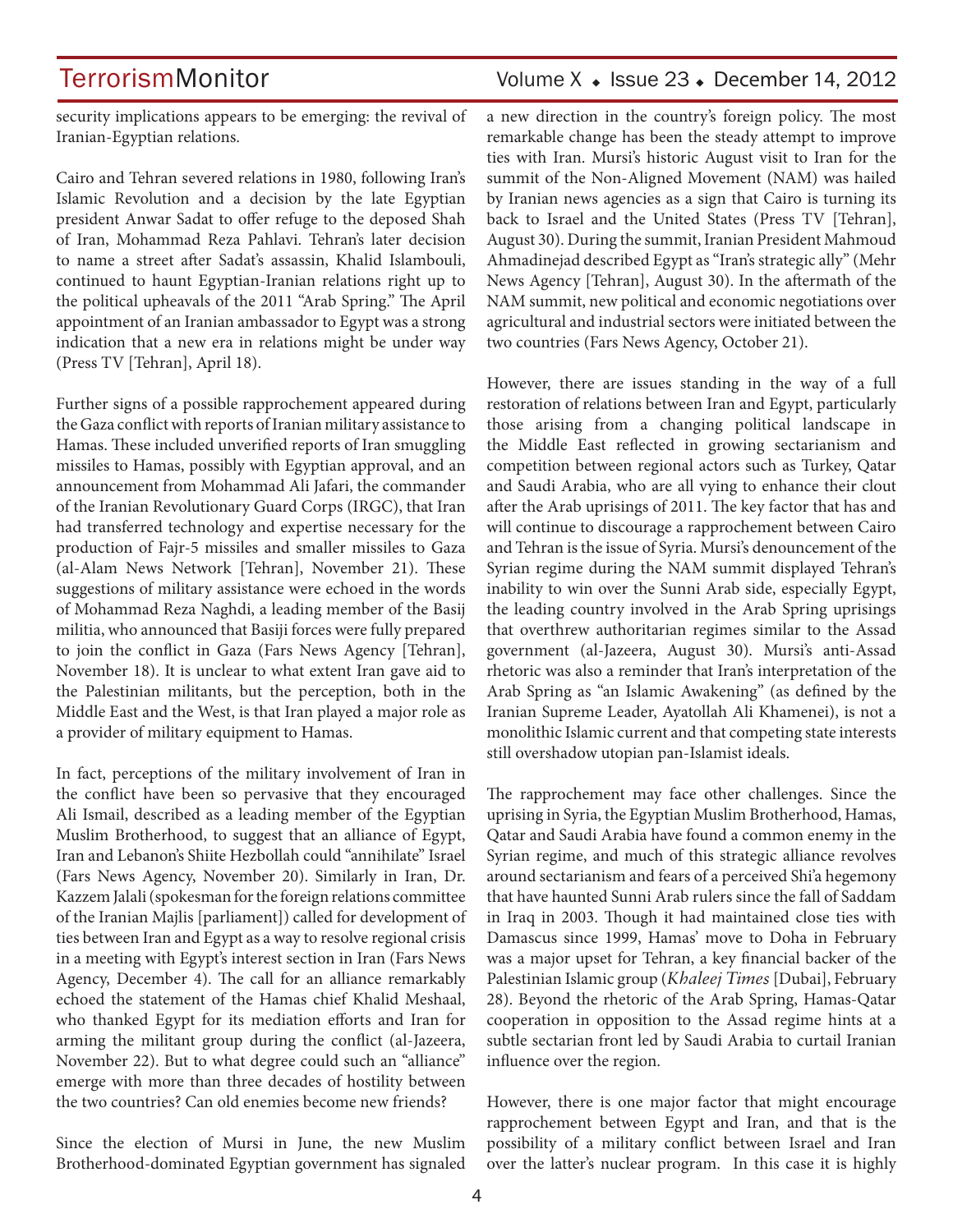possible that a strategic alliance between Cairo and Tehran could evolve with Sunni Arab regimes seeking to influence regional public opinion, which is strongly anti-Israeli. But this hypothetical situation may result only in a short-term alliance as many factors, including Washington's influence over Cairo, may prevent this from happening.

The reality is that the Gaza conflict has, ironically, brought Mursi closer to the United States. This is a major problem for Tehran, which is preparing for a major conflict with the United States over its nuclear program. Yet tensions still persist between Egypt and Iran that find expression in incidents like Cairo's delays in issuing permission for Iranian MPs to pass through Egypt in order to visit Gaza. These delays have angered many Iranian hardliners, who have described Egypt as playing a "devil's game" in continuation of the Mubarak regime (*Asr-e Iran* [Tehran], December 3). Egypt's continued relations with Israel, even after the Gaza conflict, have also raised new concerns among certain factions in the Iranian political establishment who criticize Mursi and Hamas for turning their back on Iran in favor of the United States or Israel (*Asr-e Iran*, December 2).

All in all, the future of relations between Egypt and Iran should be sought on the domestic level. While Egypt undergoes a major political transformation, with Mursi seeking to monopolize constitutional power and fight off rivals, Iran is also undergoing a major factional conflict over the limits of presidential power in light of the upcoming 2013 presidential elections. The Iranian supply of arms to various militant factions in Palestine may suggest that a faction within the Islamic Republic that actively seeks a confrontation with Israel and the United States may be pursuing a military option as a way to strengthen its political position on a domestic level. The military option could also include low intensity activities, such as arming Palestinian militants, which could nevertheless spark a major military conflict with Israel. Such a conflict could legitimize a more hardline government in Iran and marginalize the pragmatic factions within the Islamic Republic government. For Mursi, there is no military option, in particular in support of the military activities of Hamas, as it will embolden the secularists and the United States to discredit the Muslim Brotherhood as a party of radicalism rather than moderation. It is precisely because of these divergent approaches (Mursi seeking to appear moderate and Iran appearing aggressive as a way to ward off U.S. pressures) that an Egyptian-Iranian rapprochement will remain for now a distant possibility.

*Nima Adelkhah is an independent analyst based in New York. His current research agenda includes the Middle East, military strategy and technology, and nulcear proliferation among other defense and security issues.*

## **France and the Prospects for Military Intervention in Mali**

*Pascale Combelles Siegel*

France has watched warily as Mali has descended into chaos after the March 22 *coup d'état* overthrew Amadou Toumani Touré's government and the Islamist rebellion took control of northern Mali. [1] France threw the weight of its diplomacy behind regional efforts to restore the constitutional order and territorial integrity of Mali. However, a military intervention is fraught with dangers and uncertainties for France, which, suspected by some of harboring ulterior motives, strives to ensure that its involvement does not result in the summary execution of seven hostages currently held by Islamist groups involved in the occupation of northern Mali.

Mali and France share strong historical and cultural bonds. Mali belonged to the French colonial empire and remains a francophone country. As a result of these ties, a large Malian diaspora lives in France though Mali remains only a minor commercial partner of France, ranking behind Côte d'Ivoire, Senegal, Benin and Niger. [2] Although the French government works to expand economic ties and remains a major aid donor, counter-terrorism issues have recently dominated the diplomatic agenda as al-Qaeda in the Islamic Maghreb (AQIM) has expanded its reach from southern Algeria into the broader Sahel region, including Mauritania, Mali and Niger.

France has long considered Mali to be the weakest link in the regional fight against AQIM. The reduced military presence in northern Mali as a result of peace accords in 1992 and 2006 enabled AQIM to use the area as a sanctuary and a logistical base to run the illicit activities that fund its operations (*L'Express* [Paris], May 14, 2010). Porous and poorly monitored borders allow AQIM fighters to come and go relatively freely. In response, the French Ministry of Foreign Affairs has developed several military cooperation programs designed to build the capacity of the Malian government in counter-terrorism and counter-trafficking, professionalize the Malian officer corps and provide training in peacekeeping. [3]

In addition, the rise of local Islamists in Ansar al-Din and their alliance with AQIM and the Movement for Unity and Jihad in West Africa (MUJWA) in northern Mali has only heightened Paris' concerns, for the control of twothirds of Mali by AQIM and like-minded Islamist groups is unacceptable. Officials in Paris foresee a risk that the region might turn into a "Sahelistan" where Salafi-Jihadist groups set up training camps and plot attacks on Western targets in Africa or Europe (*Le Monde* [Paris], August 4). French Minister of Defense Jean-Yves le Drian recently declared: "In Mali, it is our own security that is at stake, because if we don't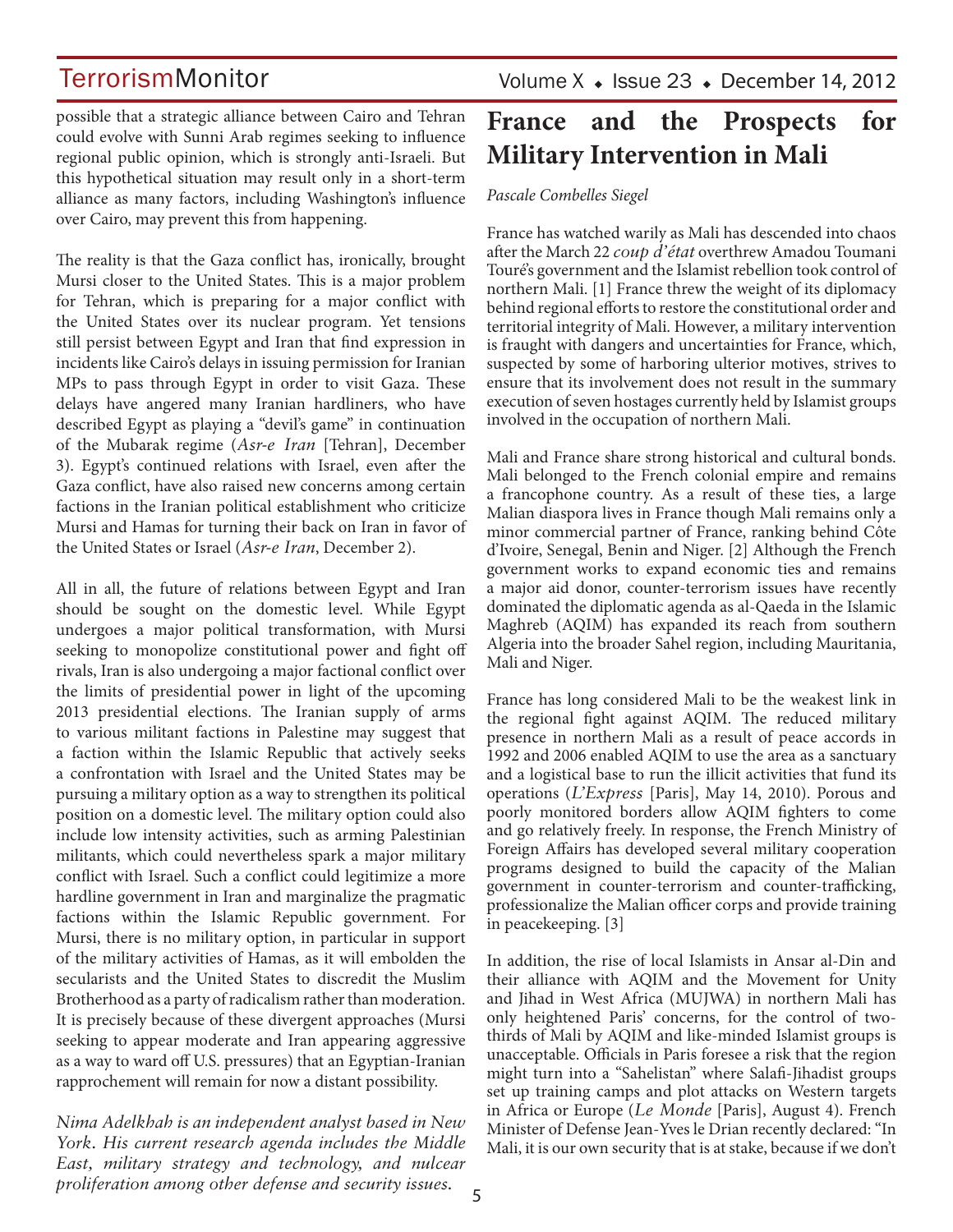move, a terrorist entity will take shape which could hit this or another country, including France and including Europe" (Radio Télévision Luxembourg, November 11).

As a result, Paris has been lobbying members of the Economic Community of West African States (ECOWAS), Algeria, the UN and the U.S. government to organize a comprehensive international response to the crisis that includes a military intervention to oust the radical Islamists currently controlling the northern part of the country, a political negotiation with the "non-terrorist rebels [i.e. the Tuareg Mouvement Nationale de Libération d'Azawad]," and a blueprint for the restoration of the constitutional order following the March 22 coup. [4]

Two factors predispose the French government to be a key player in such an operation:

- France has continued to maintain a keen interest in the region. Since 2002, France and Mali have maintained high-level bilateral relations through regular presidential and ministerial engagements.
- The French military has a long tradition of expeditionary warfare in Africa. Moreover, France has prepositioned forces in the vicinity of Mali including a command and operational cooperation unit in Senegal; Special Forces units in Burkina Faso and 450 troops in Côte d'Ivoire as part of Operation Licorne (*Africa Defense Jounal*, August 2; *Le Figaro* [Paris], September 20, 2010).

Yet, despite the gravity of the threat, Paris is unwilling to lead the re-conquest operation. As Defense Minister Le Drian explained, "France will support an African-led armed intervention in Mali, but will not initiate it" (*Ouest-France*, August 5).

Chief among French concerns is the fact that AQIM and MUJWA hold seven French hostages whose liberation France has failed to obtain so far. The fear, of course, is that a French intervention could cost the hostages their lives. Recent AQIM communications indicate that these concerns are not misplaced. In a recent interview, Jemal Oukacha (a.k.a. Yahya Abu al-Hammam), AQIM's new chief for the Sahel and Sahara, warned that "the war option, apparently decided by Mr. Hollande, necessarily represents a death warrant for the French hostages" (Agence Nouakchott d'Information, October 20). Interestingly, French officials did not respond directly to the news, but Defense Minister Le Drian hypothesized that "a military intervention might also be the best way to ensure that kidnappings cease" (AFP, November 12).

Anti-colonialist sentiment is also a major concern. French officials fear that a French military intervention would trigger a difficult-to-manage wave of anti-French sentiment motivated by the belief that France is undertaking this operation to reinstate neo-colonialist control over a country

## TerrorismMonitor Volume X + Issue 23 + December 14, 2012

rich in largely unexploited mineral wealth. Malian and Algerian media are already replete with such accusations. According to Algiers University political science professor Ahmed Adhimi: "The West pushes into a military invention in the north of Mali in order to create a hotspot there and ultimately control the energy resources there" (Xinhua, November 15). Others argue that China's intrusion in the French zone of influence is leading to a new wave of imperialistic ventures (*L'Expression*, September 2). In addition, some Malian officials believe that the former government of Nicolas Sarkozy played a double game by aiding and abetting the Tuareg rebellion this past winter, acting as king-maker despite claims that it respects the sovereignty of African nations (*Jeune Afrique*, March 9). Others have suggested that France wants to re-colonize nations it once occupied (*L'Expression*, September 2). AQIM has parroted this line as it is one that many in the region are predisposed to believe. In his latest video message, AQIM leader Abd al-Malik Droukdel (a.k.a. Abu Mus'ab Abd al-Wadoud) accused France of wanting to divide Mali in order to enjoy its riches, which he says have been depleted by French multinationals. Droukel warned France: "If you want war, the Sahara is a large graveyard for your soldiers and a disaster for your interests." [5]

Algiers has publicly made the case against an intervention (Jeune Afrique, November 14). Its principled opposition is based on the concept of non-interference. Moreover, there appear to be significant differences between Paris and Algiers as to who should be the target of the intervention. Paris made it clear that "no negotiations can take place with armed groups that do not severe ties with terrorism and do not respect Mali's territorial integrity." [6]

Algiers seems to have a slightly different view, indicating that its main concerns are drug traffickers and those who do not respect Mali's borders. As for those groups who want a strict application of Shari'a law, Algiers considers this an internal Malian matter (*Jeune Afrique*, November 14).

Meanwhile, Washington does not seem enthralled with the operational concept put forward by ECOWAS with French support. Washington worries that the intervention force is not large enough and that the Malian military is too destitute to mount an effective fight. Such concerns are shared beyond Washington. A former French intelligence chief speaking anonymously said that "The major risk is getting bogged down on the ground against an agile and elusive enemy in a region almost as large as France" (AFP, September 27).

Nine months after the coup that unseated Amadou Tamani Touré and the rebellion's success in northern Mali, France appears increasingly isolated in its enthusiasm for an African military intervention as support for such an operation is waning, even among countries actively involved in counter-AQIM operations such as Algeria, Mauritania and the United States. Under these circumstances the possibility of a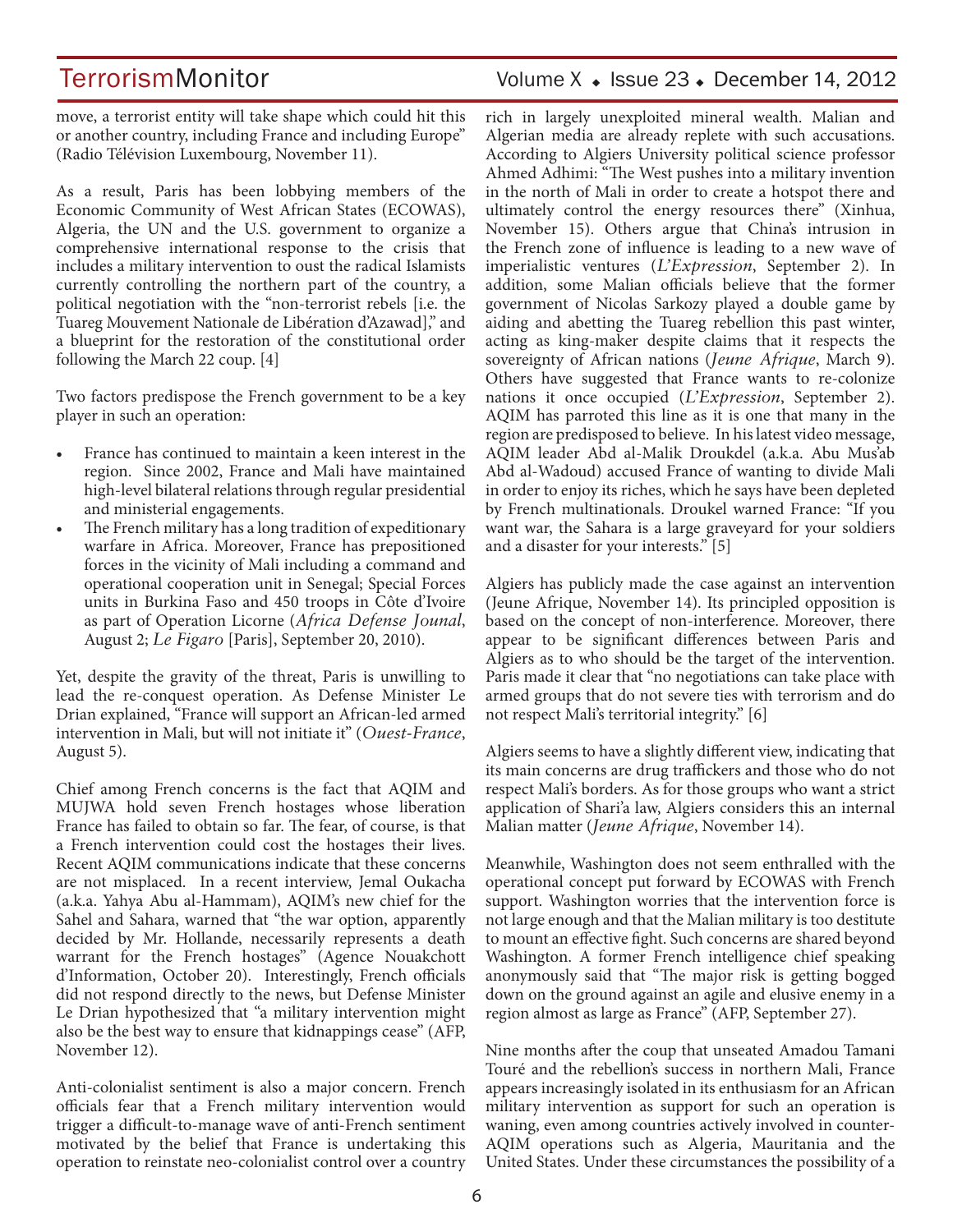military intervention succeeding is questionable.

*Pascale Combelles Siegel is a Virginia-based independent defense consultant specializing in perception management.*

**Notes** 

1. See Andrew McGregor, "Mayhem in Mali: Implications of the Military Coup in Bamako," Jamestown Hot Issue, March 12, 2012, http://www.jamestown.org/single/?no\_ cache=1&tx\_ttnews[tt\_news]=39177. 2. "Coopération économique - Les Relations économiques France-Mali," Ambassade de France à Bamako, http://www. ambafrance-ml.org/Cooperation-economique,316. 3. "Coopération militaire," Ambassade de France à Bamako, http://www.ambafrance-ml.org/Cooperation-militaire. 4. Press conference, Ministère des Affaires Etrangères, October 31, 2012, http://www.diplomatie.gouv.fr/fr/payszones-geo/mali/la-france-et-le-mali/evenements-19439/ article/situation-au-nord-mali-q-r-extrait. 5. Al-Shaykh al-Mujahid Abu Mus'ab Abd al-Wadoud, "The Invasion of Mali: A French Proxy War," al-Andalus Media, December 3, 2012, http://www.ansar1.info/showthread. php?t=43649.

6. Press conference, Ministère des Affaires Etrangères, October 31, 2012, http://www.diplomatie.gouv.fr/fr/payszones-geo/mali/la-france-et-le-mali/evenements-19439/ article/situation-au-nord-mali-q-r-extrait.

## **Jihadists Exploit Syrian Turmoil as the Islamic State of Iraq Makes a Comeback**

### *Ludovico Carlino*

Iraq's armed Islamist front is beginning to see favorable results from a new phase in the movement's struggle that began in the summer. The plan, entitled "Demolishing the Walls," was announced in a July 21 audio message by Abu Bakr al-Qurayshi al-Baghdadi, the Amir of the Islamic State of Iraq (ISI), a Sunni Islamist umbrella group formed in 2006 by al-Qaeda in Iraq. [1] Since last July, the ISI has been able to orchestrate an effective and geographically widespread bombing campaign in regions ranging from Mosul and Kirkuk in the north to Basra and Nasiriya in the south. Targets of the attacks include security checkpoints, government buildings, public places and Shi'a neighborhoods, with a resultant death of scores of civilians.

## Volume  $X \triangleleft$  Issue 23  $\triangleleft$  December 14, 2012

Although ISI attacks were persistent all over the country well before the announcement of the new campaign, the scale, coordination and impact of the operations carried out after al-Baghdadi's message are a clear indication of the group's increased operational capacity since the withdrawal of U.S. forces from Iraq in December 2011. However, the most striking feature of the "Demolishing the Walls" campaign remains the ISI's ability to launch simultaneous attacks in different cities through a combination of suicide bombings, IEDs, car bombs and armed assaults. The trend suggests that the ISI may be benefiting from the increased freedom of movement across the region generated by the Syrian conflict, with the group exploiting the growing instability along the border with Syria to move militants and weapons (*al-Akhbar,* July 19, July 27, *al-Shorfa*, August 27). This, however, is not the main factor behind the ISI's longevity.

### **"Demolishing the Walls"**

Since its inception, the ISI campaign has followed a steady and constant pattern, with monthly strings of bombings demonstrating the group's ability to plan and perpetrate attacks. There have been five major waves of coordinated mass-casualty attacks in Iraq between July and September:

- On July 23, the ISI launched 22 attacks in 14 Iraqi cities, killing 91 civilians and wounding 224 others. The attacks, which mainly targeted military centres and police stations, all took place within a two-hour time period. The deadliest strikes occurred in Baghdad, Taji, Dhuluiya, Sadr City, Baqubah and Kirkuk (*al-Shorfa*, July 23).
- On August 16, the ISI unleashed a second string of major attacks targeting 19 cities, killing over 120 people. As in the first wave, the majority of these attacks hit the Baghdad area, with an armed assault against a military checkpoint in Moshahida resulting in the death of 20 soldiers and a car bomb in Sadr City that killed 65 people (Iraqi National News Agency, August 17).
- On September 9, the ISI expanded the geographic range of its operations with a string of coordinated explosions targeting 18 cities, including Baghdad and Kirkuk and points to the south in Basra, Nassiriya, and Amarah. The attacks killed over 110 people while focussing on important Shi'a symbols. Typical of such attacks was the double car bomb blast near a Shi'a mosque in Amarah. Security facilities such as the Intelligence Department in Kirkuk and foreign assets such as the French consular office in Nassariya were also struck by suicide bombers and car bombs (*al-Akhbar*, September 9, *Aswat al-Iraq*, September 10)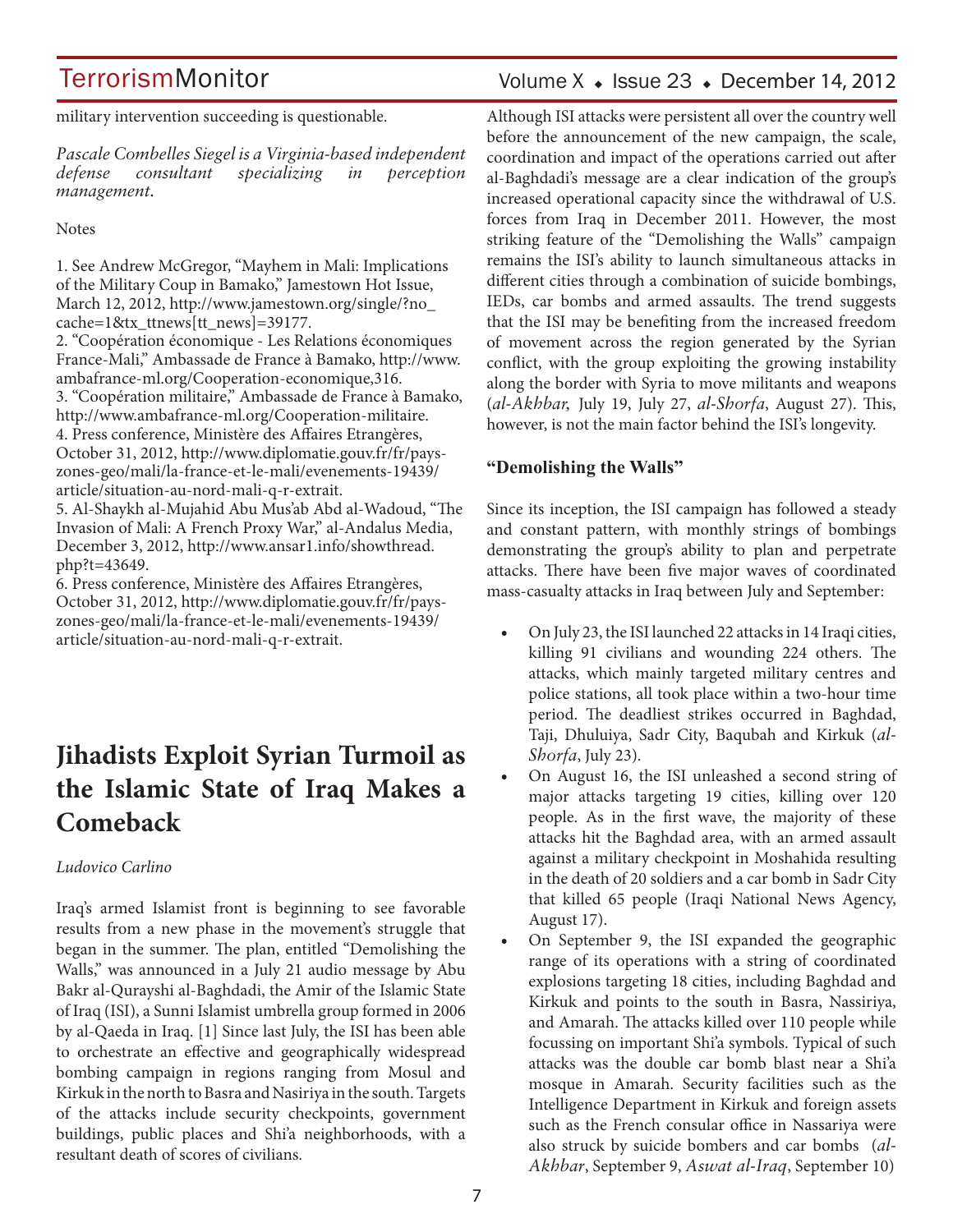## TerrorismMonitor Volume X + Issue 23 + December 14, 2012

- On October 27, a day after Eid al-Adha, the ISI targeted Shi'a worshipers in Tikrit, Mosul, Baghdad and Sadr City, killing dozens (National Iraqi Agency, October 27).
- On November 27, the ISI launched 13 attacks killing 26 people in seven cities (*Almada* [Baghdad], November 28).

Besides these three major operations, the ISI has been launching other operations in line with the strategic priorities announced by Abu Bakr al-Baghdadi, namely "releasing the Muslim captives everywhere, targeting the supporters and followers of the Safavid Government [a reference to the Shi'a dominated Government of Nuri al-Maliki] and performing jihad against the Safavid *rafida* ["rejectionists," a derogatory reference to the Shi'a]." [2] While these operations point to a steady increase in the ISI's ability not only to stage attacks simultaneously in several cities but also to penetrate into Shi'a southern strongholds, the assault on the Tasfirat Prison in Tikrit on September 27 highlighted both the ISI's capacity to easily strike the security apparatus and to launch a sophisticated attack against a heavily guarded facility. In the complex assault, which resulted in the liberation of more than 100 prisoners, including dozens of convicted terrorists, ISI militants dressed in police uniforms attacked the prison with silenced weapons, hand grenades, explosive belts and car bombs, coordinating the operations with "the imprisoned brothers inside the jail." [3] Security forces managed to regain control of the facility only after several hours of clashes in which 12 prison guards were killed, but not before the militants had destroyed all documents, files and pictures of the prisoners (*al-Akhbar*, September 28).

#### **The Spillover of the Syrian conflict**

Iraqi military and intelligence reports have confirmed the death or detention of more than 70 major military commanders or religious authorities working with the Salafist groups so far this year in nation-wide counterterrorism operations (*al-Shorfa*, September 9). This crackdown, however, does not seem to have had an immediate effect on the ground. U.S. officials suggested in October that since the American withdrawal from the country last year, the ISI has doubled its ranks (now around 2500 fighters) and has established new operational bases in western Iraq, most notably in the provinces bordering Syria (*Washington Post*, October 9).

The worsening of the Syrian conflict and the increasing porousness of the Syrian-Iraqi border are undoubtedly playing a role in the apparent resurgence of the ISI, lending weight to the hypothesis of a possible correlation between the two developments. Iraqi jihadists were operating in eastern Syria well before the start of the conflict there, as the country was one of the main entry points for foreign jihadists going into Iraq to join al-Qaeda in 2004-2007. Included in their ranks were many Syrians who are now using tactics learned in Iraq against the forces of Bashar al-Assad. The facilitation networks have probably been reactivated and it is not surprising that, in the name of their "jihadist friendship," Syrian and Iraqi fighters are now working together in the struggle against the "apostate regime" of Damascus.

The arrests of 11 suspected members of al-Qaeda in Iraq in connection with an October plot to mount waves of attacks on targets in Amman Jordan (including the American embassy) using weapons smuggled from Syria and advice from Iraqi explosives experts showed the potential for closer cooperation between jihadists in the region taking advantage of the crisis in Syria (*al-Sharq al-Awsat*, October 22).

While the steady pattern of violence in Iraq in recent years suggests that the ISI's ability to launch deadly attacks has never diminished, the group is now benefitting from the Syrian conflict in terms of increased freedom of movement for arms and personnel. For instance, the total number of terrorist attacks in Iraq in 2011 was 1,300, a figure that indicates a noteworthy increase compared with the 1,179 attacks carried out in 2010, when the Syrian conflict had yet to erupt. [4] In the same vein, based on the first nine months of this year the rate of civilian deaths per day from suicide attacks and vehicle bombs is 7.3, a significant upsurge in terrorism-related violence compared with the 6.6 rate observed in 2011 [5].

#### **Conclusion**

As the spill-over of the Syrian conflict grants more mobility and freedom of action to ISI militants, three other major factors should be included when it comes to explaining the ISI's increased operational capacity in recent months. First of all, the withdrawal of U.S. combat troops from Iraq cannot be ignored. The withdrawal has left the group without a strong opponent, leaving its militants more room to plot, execute and concentrate their operations. Secondly, the release by the Iraqi Government of dozens of detainees previously held in U.S. custody on terrorism-related charges could have resulted in the influx of veteran jihadists into ISI ranks, bringing their experience and enabling the group's tactics to become more sophisticated (al-Jazeera, January 18; *Jerusalem Post*, November 18). Finally, neither the political chaos in Iraq, where there is still no sign of a viable reconciliation process among the various elements of Iraqi society, nor the growing frustration among Sunnis towards the Shi'a-dominated